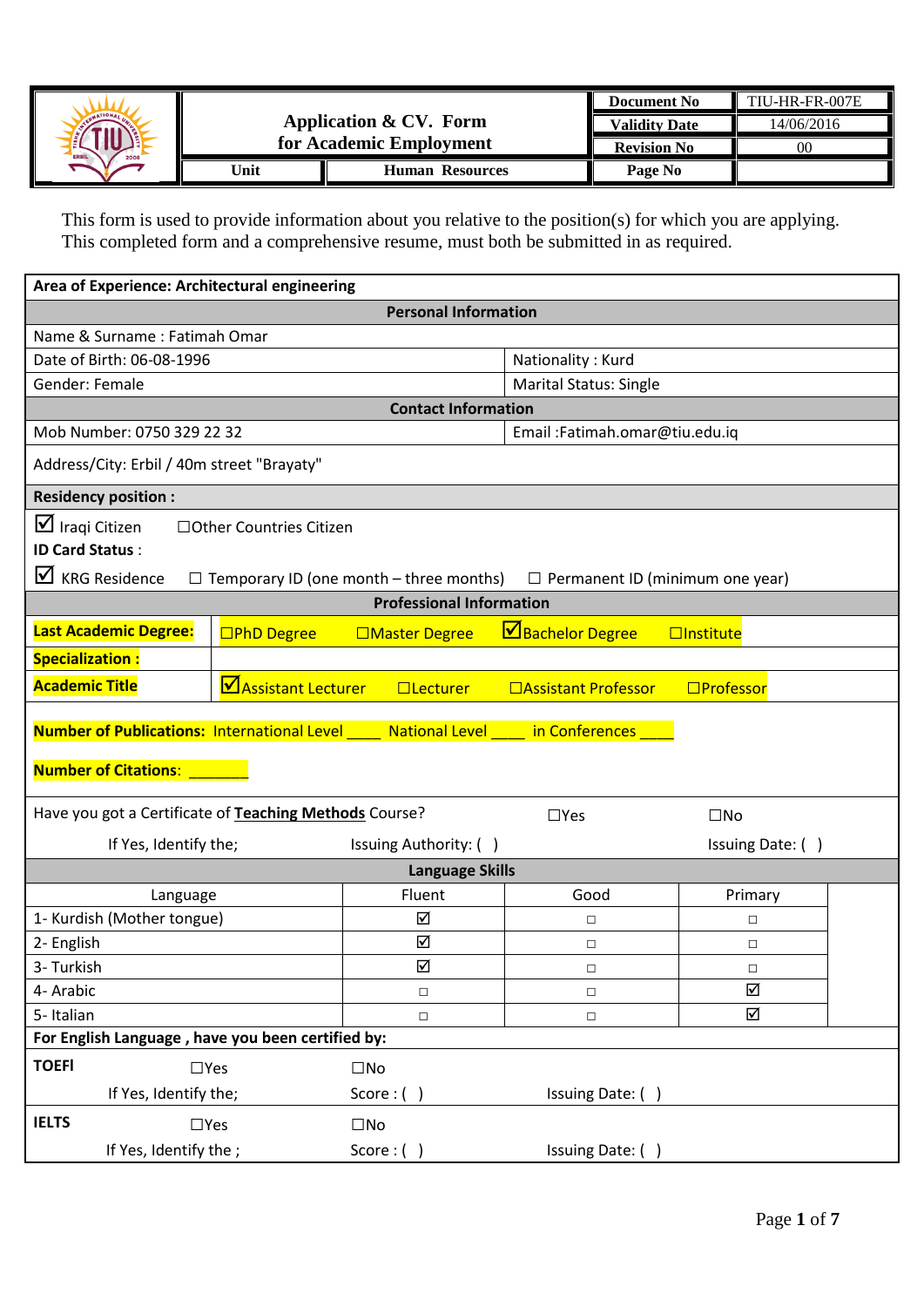|                                                                            |                      |                                                                                                                                 |                      | <b>Document No</b>                     | TIU-HR-FR-007E |
|----------------------------------------------------------------------------|----------------------|---------------------------------------------------------------------------------------------------------------------------------|----------------------|----------------------------------------|----------------|
|                                                                            |                      | <b>Application &amp; CV. Form</b>                                                                                               |                      | <b>Validity Date</b>                   | 14/06/2016     |
|                                                                            |                      | for Academic Employment                                                                                                         |                      | <b>Revision No</b>                     | $00\,$         |
|                                                                            | Unit                 | <b>Human Resources</b>                                                                                                          |                      | Page No                                |                |
|                                                                            |                      |                                                                                                                                 |                      |                                        |                |
|                                                                            |                      |                                                                                                                                 |                      |                                        |                |
| <b>PEARSON</b>                                                             | $\Box$ Yes           | $\square$ No                                                                                                                    |                      |                                        |                |
| If Yes, Identify the;                                                      |                      | Score:()                                                                                                                        |                      | Issuing Date: ()                       |                |
|                                                                            |                      | <b>Bachelor Degree</b>                                                                                                          |                      |                                        |                |
| Type of Scale: $\Box$ GPA<br>Getting "6 <sup>th</sup> ranking" at my grade | $\Box$ Percentage    |                                                                                                                                 |                      | The Average of Bachelor Degree: (3.01) | (80.1%         |
|                                                                            |                      | <b>Computer Skills</b>                                                                                                          |                      |                                        |                |
|                                                                            | <b>Skill Title</b>   |                                                                                                                                 |                      | Level/ Practicing Period               |                |
|                                                                            | 3ds Max              |                                                                                                                                 |                      | Intermediate                           |                |
|                                                                            | Lumion               |                                                                                                                                 |                      | Upper - Intermediate                   |                |
|                                                                            | AutoCAD              |                                                                                                                                 |                      | Expert                                 |                |
|                                                                            | AutoCAD Architecture |                                                                                                                                 |                      | Upper - Intermediate                   |                |
| Revit                                                                      |                      | Expert                                                                                                                          |                      |                                        |                |
| Adobe PS                                                                   |                      |                                                                                                                                 | Upper - Intermediate |                                        |                |
| Sketch Up                                                                  |                      | Beginner                                                                                                                        |                      |                                        |                |
|                                                                            | Microsoft Office     |                                                                                                                                 | Expert               |                                        |                |
|                                                                            |                      | <b>Application Information</b>                                                                                                  |                      |                                        |                |
|                                                                            |                      | What Position at TISHK INTERNATIONAL University are you applying for?                                                           |                      |                                        |                |
| Identify the, Faculty(s): ENGINEERING                                      |                      |                                                                                                                                 |                      | Department(s): ARCHITECTURE            |                |
|                                                                            |                      |                                                                                                                                 |                      |                                        |                |
|                                                                            |                      |                                                                                                                                 |                      |                                        |                |
|                                                                            |                      |                                                                                                                                 |                      |                                        |                |
| What Type of Positions? Ø Full-time                                        |                      | $\Box$ Part-time<br>$\Box$ Temporary                                                                                            |                      |                                        |                |
| Which courses can you teach?                                               |                      |                                                                                                                                 |                      |                                        |                |
| 1- Architectural design                                                    |                      |                                                                                                                                 |                      |                                        |                |
| Landscape design<br>$2 -$<br>Interior design course<br>$3-$                |                      |                                                                                                                                 |                      |                                        |                |
| <b>Principals of city planning</b><br>4-                                   |                      |                                                                                                                                 |                      |                                        |                |
| <b>Execution drawing</b><br>$5-$                                           |                      |                                                                                                                                 |                      |                                        |                |
| <b>BIM</b><br>$6-$                                                         |                      |                                                                                                                                 |                      |                                        |                |
| <b>Computer application</b><br>7-                                          |                      |                                                                                                                                 |                      |                                        |                |
| <b>Building construction</b><br>8-                                         |                      |                                                                                                                                 |                      |                                        |                |
| 9- Free hand and perspective                                               |                      |                                                                                                                                 |                      |                                        |                |
|                                                                            |                      | <b>Objectives of the Job Application</b>                                                                                        |                      |                                        |                |
|                                                                            |                      |                                                                                                                                 |                      |                                        |                |
|                                                                            |                      | A person with high attitude, responsible, well organised, hard worker, work in silence, friendly and approachable able to       |                      |                                        |                |
|                                                                            |                      | follow instructions accurately, and seek in development. Engineering is my source of inspiration, because well results are      |                      |                                        |                |
| achieved by scenes of happiness and positive thinking.                     |                      |                                                                                                                                 |                      |                                        |                |
|                                                                            |                      | The position (Research assistant) that I applied for is one of my goals and it's the first step of my academic carrier which is |                      |                                        |                |

my childhood dream , I trust if I got this position I will help the new students with all my architectural background that I have been got from my lectures and architectural staff.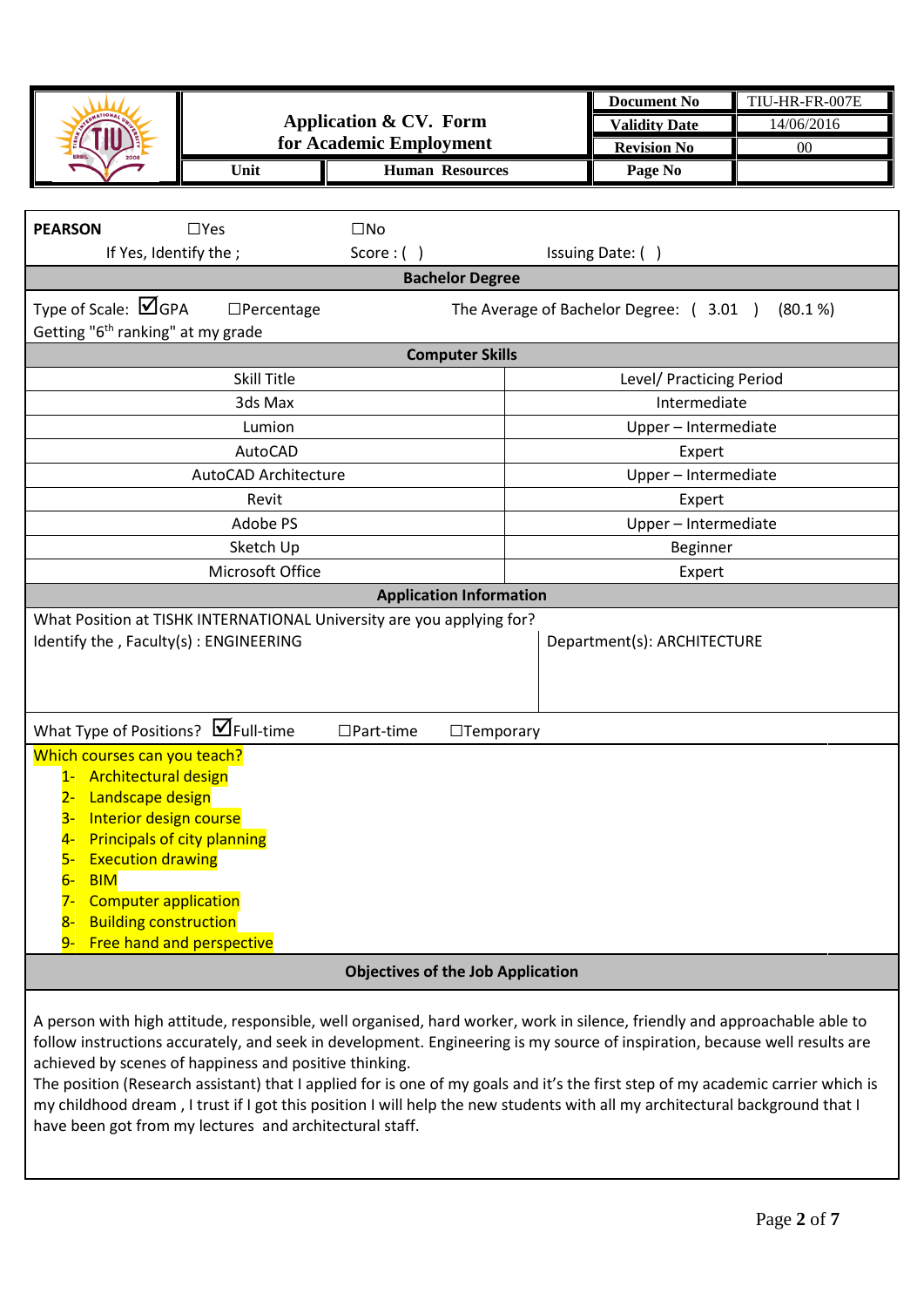|               |       |                         | <b>Document No</b>   | TIU-HR-FR-007E |
|---------------|-------|-------------------------|----------------------|----------------|
| ARTIONA       |       | Application & CV. Form  | <b>Validity Date</b> | 14/06/2016     |
| ERBII<br>2008 |       | for Academic Employment | <b>Revision No</b>   | $00\,$         |
|               | 'Jnit | <b>Human Resources</b>  | Page No              |                |

I hereby certify that all statements in this application are true and correct to the best of my knowledge, and I agree and understand that any misstatements of material facts herein may cause forfeiture of all rights to any employment with Tishk International University. I also understand that, if selected, I must present documentary evidence to verify my employment eligibility.

## **Candidate Signature Date**

| PERSONAL DATA |                |                         |  |  |  |
|---------------|----------------|-------------------------|--|--|--|
|               | Name:          | Fatimah Omar Adnan      |  |  |  |
|               | <b>Mobile:</b> | 0750 329 22 32          |  |  |  |
|               | <b>E-Mail:</b> | Fatimah.omar@tiu.edu.iq |  |  |  |
|               |                |                         |  |  |  |

|                 | <b>EDUCATIONAL QUALIFICATIONS</b> |                                                  |         |                            |  |  |
|-----------------|-----------------------------------|--------------------------------------------------|---------|----------------------------|--|--|
| Year<br>granted | <b>Degree</b>                     | <b>University you</b><br>got your<br>degree from | Country | <b>Title of the Thesis</b> |  |  |
|                 | <b>PhD</b>                        |                                                  |         |                            |  |  |
|                 | Master                            |                                                  |         |                            |  |  |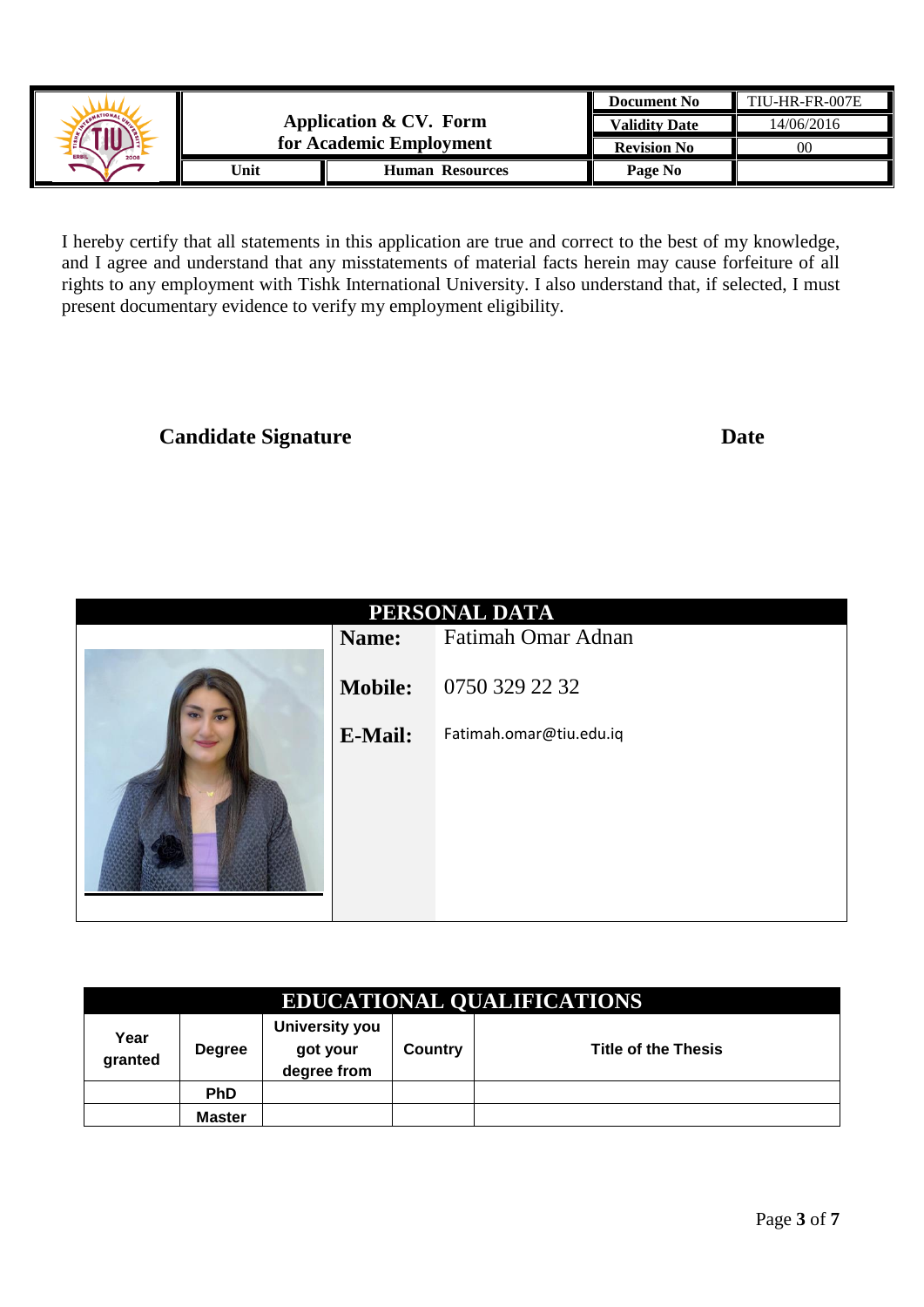|         |      |                         | <b>Document No</b>   | TIU-HR-FR-007E |
|---------|------|-------------------------|----------------------|----------------|
| ATIONAL |      | Application & CV. Form  | <b>Validity Date</b> | 14/06/2016     |
| ERBIL   |      | for Academic Employment |                      | 00             |
|         | Unit | <b>Human Resources</b>  | Page No              |                |
|         |      |                         |                      |                |

| 2019 | <b>Bachelor</b> | Tishk<br>international | Iraq | THE OBSERVATORY BUILDING |
|------|-----------------|------------------------|------|--------------------------|
|      |                 | university             |      |                          |

|                                      | WORK EXPERIENCE                      |                                                     |                                                                                                                                                                                                               |  |  |
|--------------------------------------|--------------------------------------|-----------------------------------------------------|---------------------------------------------------------------------------------------------------------------------------------------------------------------------------------------------------------------|--|--|
| From                                 | T <sub>0</sub>                       | <b>Work Place - Country</b>                         | <b>Position</b>                                                                                                                                                                                               |  |  |
| $2nd$ of<br><b>January</b><br>(2021) | <b>Still</b><br><b>Continued</b>     | <b>Tishk international</b><br>university – Iraq     | <b>VOLUNTEER</b><br><b>Research assistant</b>                                                                                                                                                                 |  |  |
| $1st$ of July<br>(2017)              | $1st$ of<br><b>October</b><br>(2017) | Falcon group – Iraq                                 | Internship Architect & field<br>engineer.                                                                                                                                                                     |  |  |
| <b>December</b><br>(2015)            | June<br>(2019)                       | <b>Volunteer in TIU</b><br>international university | Preparing exhibition events.<br>Team working on design<br>event sections.<br>Preparing projects and<br>model samples.<br>Welcoming guests as an<br>event member.<br>Preparing event topics and<br>activities. |  |  |
|                                      |                                      |                                                     |                                                                                                                                                                                                               |  |  |

Note: list them from the most resent to older .

| <b>LANGUAGE QUALIFICATIONS</b> |               |                                    |                         |                    |                   |  |  |
|--------------------------------|---------------|------------------------------------|-------------------------|--------------------|-------------------|--|--|
| Language                       | <b>Native</b> | <b>Full</b><br><b>Professional</b> | Professional<br>Working | Limited<br>Working | <b>Elementary</b> |  |  |
| <b>Kurdish</b>                 | ⊠             |                                    |                         |                    |                   |  |  |
| <b>English</b>                 |               | ⊠                                  |                         |                    |                   |  |  |
| <b>Turkish</b>                 |               | ⊠                                  |                         |                    |                   |  |  |
| <b>Arabic</b>                  |               |                                    |                         | ⊠                  |                   |  |  |
| <b>Italian</b>                 |               |                                    |                         |                    | ⊠                 |  |  |
|                                |               |                                    |                         |                    |                   |  |  |
|                                |               | <b>RESEARCH INTERESTS</b>          |                         |                    |                   |  |  |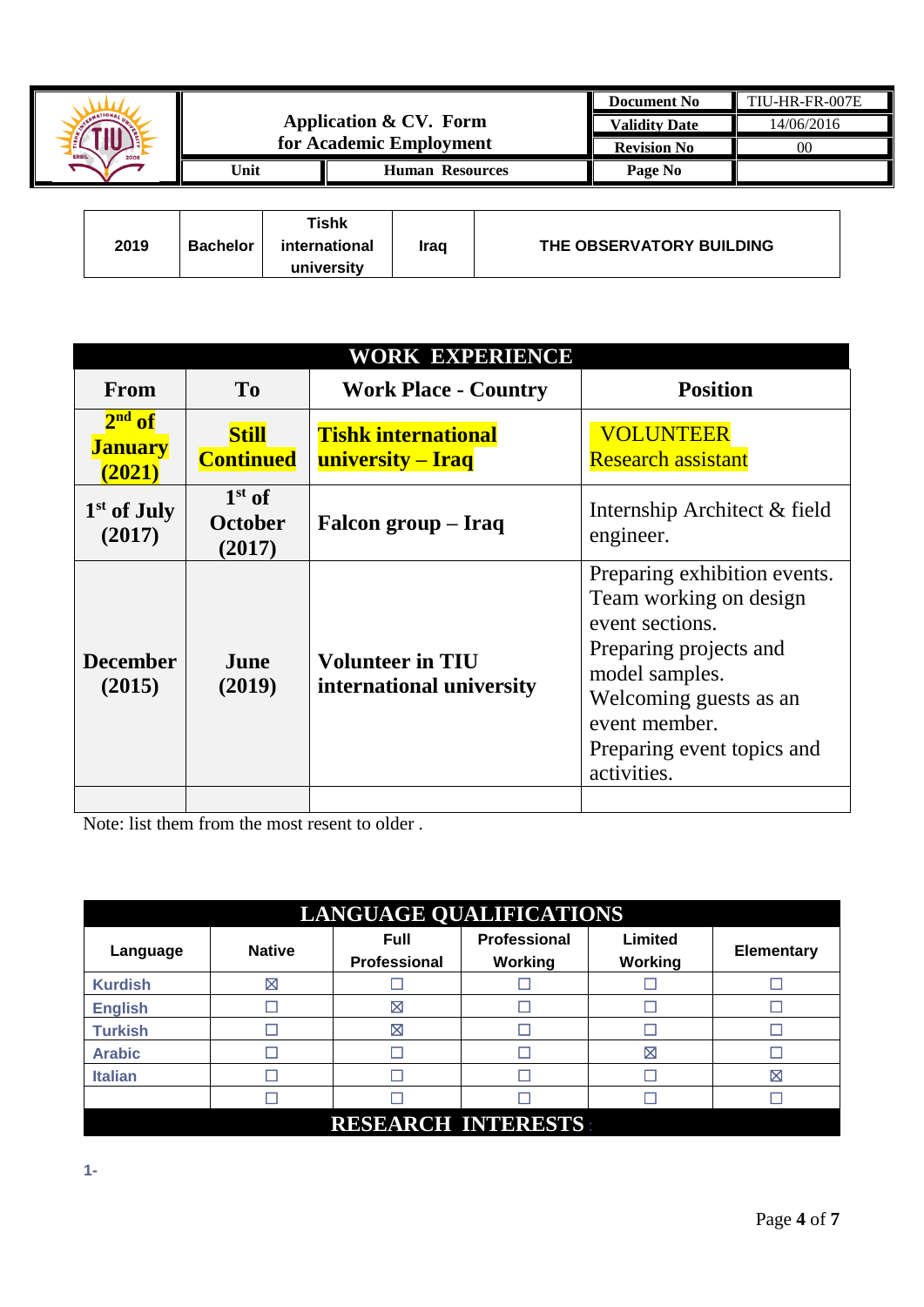

**2-**

# **TOTAL NUMBER OF CITATIONS OF YOUR PAPERS ………………………….**

|                        | <b>COURSES TAUGHT</b>       |                     |                     |                   |  |  |  |
|------------------------|-----------------------------|---------------------|---------------------|-------------------|--|--|--|
| Year (From - to)       | <b>Course Name</b>          | <b>Department</b>   | <b>Stage</b>        | <b>University</b> |  |  |  |
| 2021                   | <b>Architectural design</b> | <b>Architecture</b> | <b>Second stage</b> | <b>TIU</b>        |  |  |  |
| <b>January to July</b> |                             |                     |                     |                   |  |  |  |
| 2021                   | <b>Landscape design</b>     | <b>Architecture</b> | <b>Forth stage</b>  | <b>TIU</b>        |  |  |  |
| <b>January to July</b> |                             |                     |                     |                   |  |  |  |
| 2021                   | <b>Principles of city</b>   | <b>Architecture</b> | <b>Forth stage</b>  | <b>TIU</b>        |  |  |  |
| <b>January to July</b> | planning                    |                     |                     |                   |  |  |  |
| 2021                   | <b>Computer</b>             | <b>Architecture</b> | <b>Second stage</b> | <b>TIU</b>        |  |  |  |
| <b>January to July</b> | application                 |                     |                     |                   |  |  |  |
|                        | (Revit)                     |                     |                     |                   |  |  |  |

| <b>AWARDS AND ACHIEVEMENTS</b> |                                |                            |  |  |
|--------------------------------|--------------------------------|----------------------------|--|--|
| Awarding year                  | <b>Name of the Award</b>       | <b>Awarded by</b>          |  |  |
| 2019                           | <b>Architecture</b>            | <b>TIU</b>                 |  |  |
| 2018                           | <b>Job hunting</b>             | <b>Qandil centre</b>       |  |  |
| 2016                           | <b>3ds Max training</b>        | <b>ETT training course</b> |  |  |
| 2015                           | <b>Career day</b>              | Vana group                 |  |  |
| 2015                           | <b>AutoCAD training</b>        | TIU                        |  |  |
| 2012-2013                      | <b>English language course</b> | <b>Dilman institute</b>    |  |  |
| 2013                           | <b>Computer skills</b>         | <b>Lano institute</b>      |  |  |
| 2013                           | <b>Arabic language course</b>  | <b>Dilman institute</b>    |  |  |

## **PROJECTS**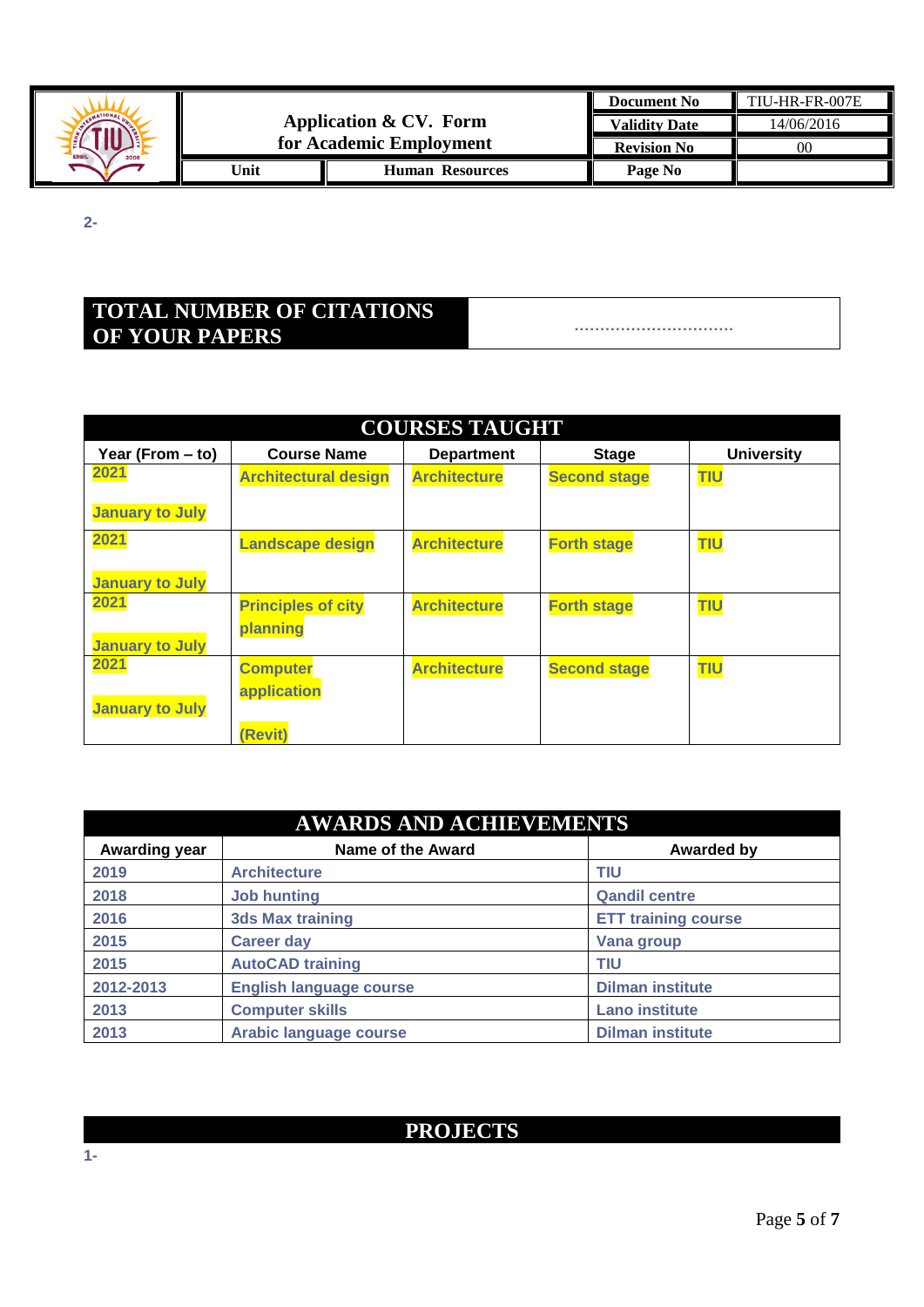

**2-**

| <b>ACADEMIC ACTIVITIES</b> (workshops, seminars, participations, others) |  |  |
|--------------------------------------------------------------------------|--|--|
|                                                                          |  |  |

- **1- Seminar presentation (A presentation to first stage students entitled "Architecture" as a guide for beginners)**
- 2- ICAD conference

## **PUBLICATIONS**

#### **BOOKS :**

**1-**

**2-**

### **SELECTED ARTICLES:**

(The Publications appears in SCI, SCI Exp.,SSCI and AHCI are shown with \*)

**1-**

**2-**

### **PROCEEDINGS:**

**1-**